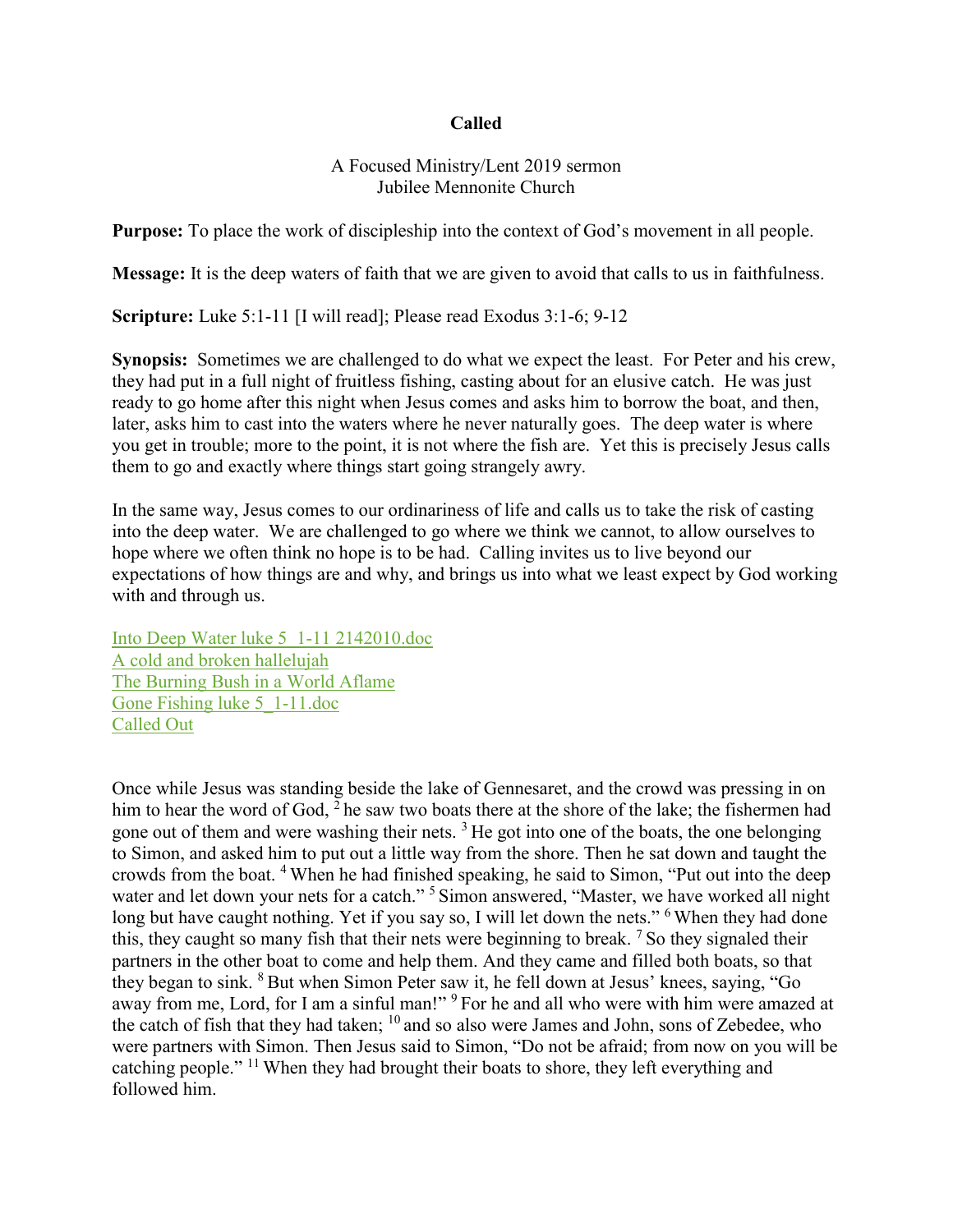#### Luke 5:1-11

This happened while the crowd was pressing around him to hear also the campaign of God.

He was standing beside the freshwater lake of Gennesaret when he saw two boats positioned alongside the lake:

The fishermen, having landed,

were beginning to wash the nets. But he, stepping into one of the boats, which belonged to Simon, asked him to push off from the bank a little.

Then, sitting in the boat,

he taught the crowd. As he finished speaking, he said to Simon:

"Push off into the deep water, and let down your nets into the catch of fish."

But Simon answered and said:

"Master, through the whole night, working hard, we got nada! Still, because you say so, I will let down the nets."

When they had done this,

they hemmed in such a group of so many fish that their nets started tearing.

They signaled to their companions in the other boat, in order that they might come to help them.

#### They came,

and they filled both boats, enough to just about sink them. When Simon Peter saw, he fell at Jesus' knees, saying: "Go away from me, for I am a sinful man, Lord."

For astonishment seized him and all those with him at the catch of fish to which they had helped {themselves}.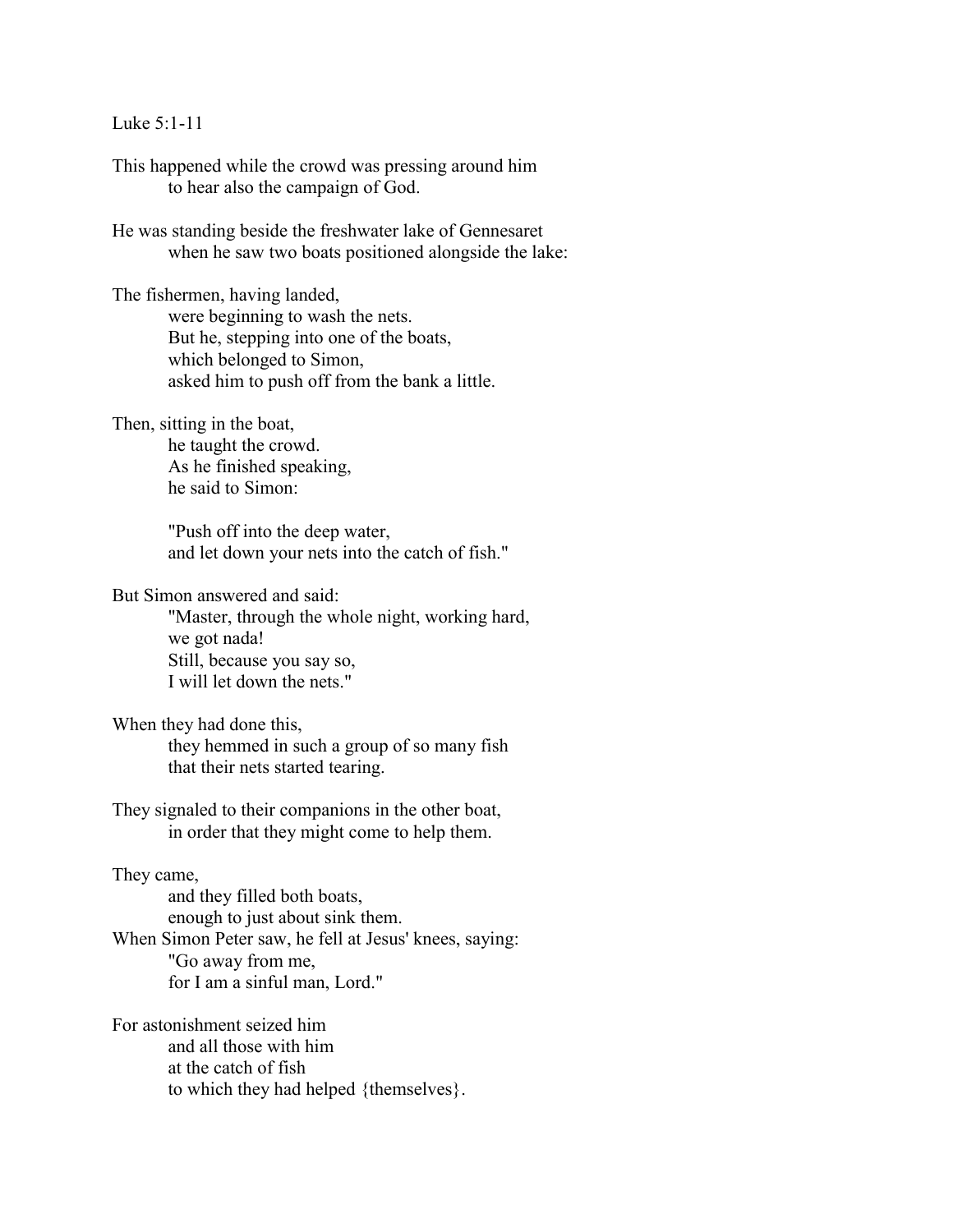Similarly ... also Jacob and John the sons of Zebedee, who were partners with Simon . . ..

Then Jesus said to Simon:

"Do not be afraid. From now on you will be capturing people."

They brought their boats up on the bank: Releasing everything, they followed him.

Translation: Mary H. Schertz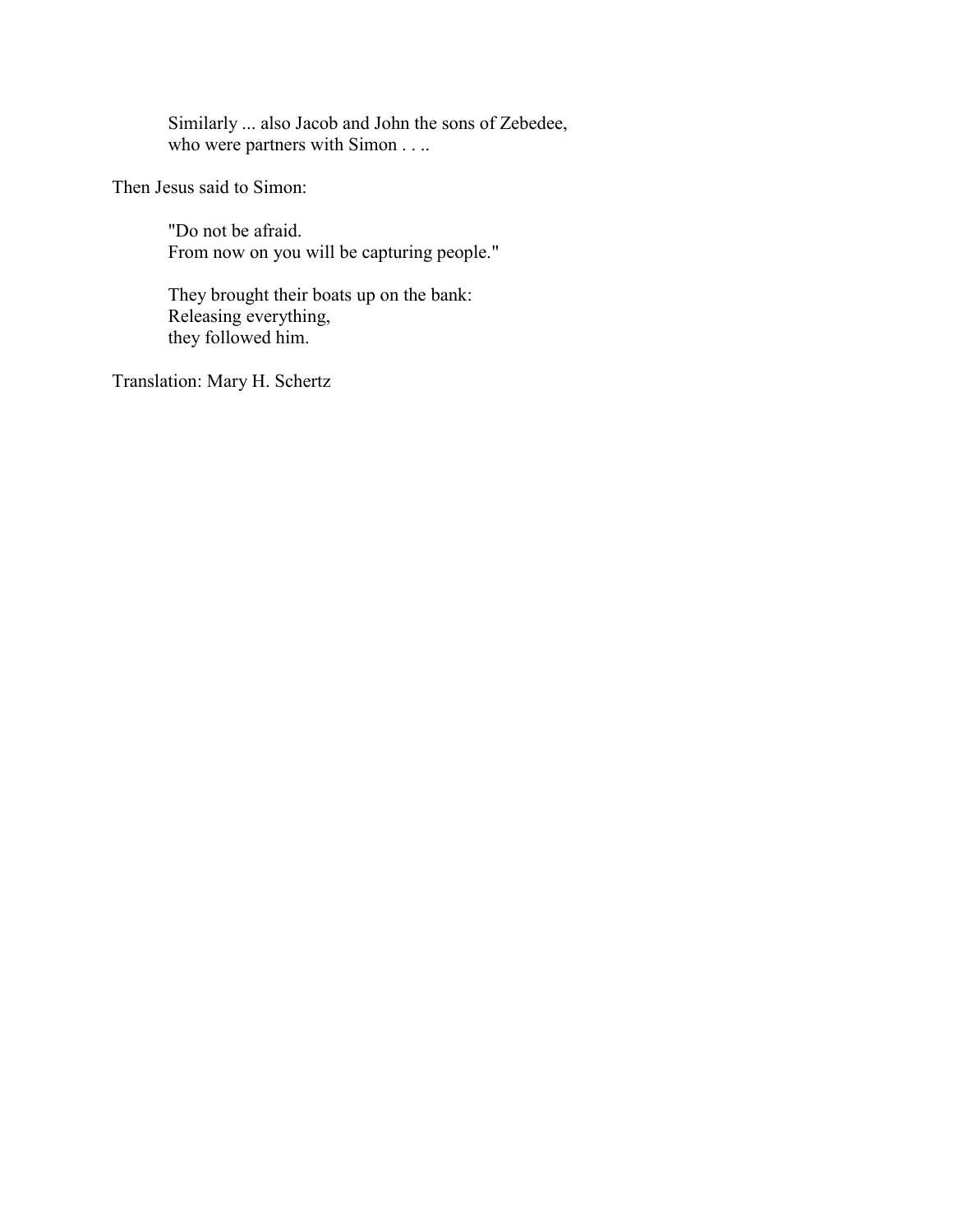Who were your childhood heroes? Who leaps to mind with sch a thought? Somebody from the sports pages—A Hockey player, baseball slugger? Perhaps it wasn't a person at all but a character from a comic book able to leap tall buildings in a single bound, accomplish feats of strength and have a great back story. I have always wondered why superheroes always have their power and there gender right out there for anyone to see. Batman is a man with bat talents- who knew- seems a bit on the nose for people trying to keep a low profile. Our culture forms heroes with great ease, elevating those who overcome the odds to win out in the end. Even today, we have an exercise of elevating those who meet criteria of being invited into extraordinary circumstances with grace and courage enough for them to be held up for adulation and emulation, at least for their 15 minutes. We all have those persons who we look up to, those whose abilities or character traits allow us something to dream about, to aspire toward, to place trust in emulating for a productive and virtuous life.

 I am guessing my childhood heroes were a bit odd, come to think about it. I do not recall having mass media heroes per se, characters from cartoon books, and I was fairly certain it was not in the cards for me to be like Michael Jordan. My heroes, probably have more to do with what brings me before you today that anything else. For me people, I was presented people like Dirk Willems, an early anabaptist who, imprisoned, escaped his captors across the thin ice, only to be recaptured when he returned to save the man chasing him when he fell through the ice, only to be executed all the same. These were the people who were talked about as a model for faith and life more than a persons whose fictitious lives where lived out panel by panel, or that I needed to tune in next week to see how they escaped.

 One such person was Daniel Gerber. Daniel was a hometown faith hero in the area I grew up in. Moved by the realities of violence in Vietnam, he went there with MCC, spending time among the Vietnamese, distributing aid as it was available and presenting a different American face than the one that was so common during those days. He went and never returned—he disappeared into the jungles of that war torn country never to be seen again, a lost hero following the calling of discipleship. I grew up with his story be told and buildings of service built in his name, a subtle reminder to go a do likewise. His was a story to be admired, to held up as what can happen when one feels the call (not a great advertisement, I grant you, but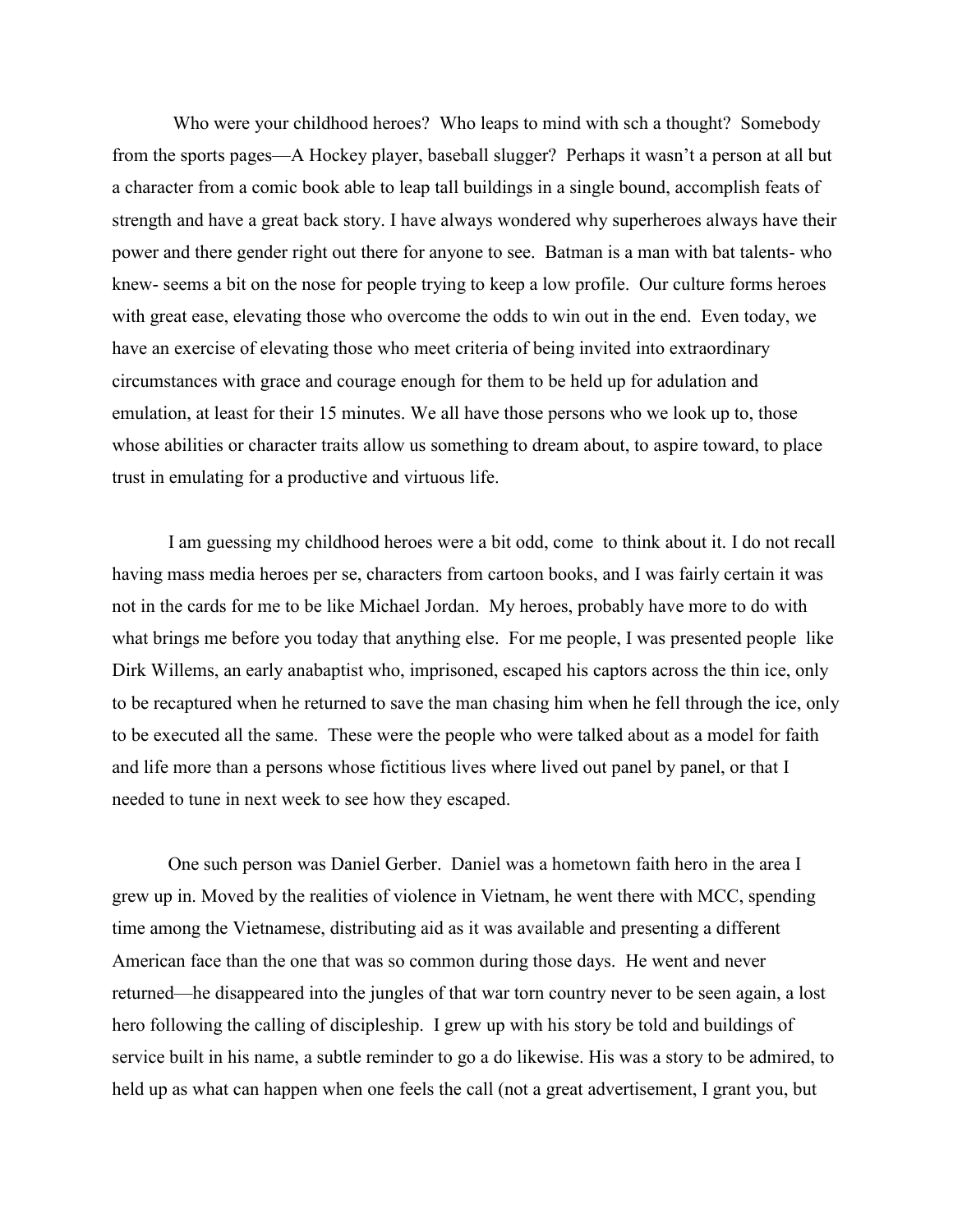there it is). We were left to wonder, what if it was me? What if I was called in a way such as this and being secretly or not, awfully glad that we may not be.

This is how we approach the story of Luke's. The story of the disciples being called to follow Jesus is one that we place well beyond our reach. This is the stuff of the Jesus, James, John, and Peter—the heroes of the story. It is narrative about the ended up doing what they did, and the rest is history. But there is little here of import to the likes of us who are rather unlikely to encounter Jesus while plying the shores of Lake Winnipeg, or any such like. We never expect that we have a calling to do anything—sure we refer to it by way of speaking within our Sunday school classes, but I am guessing that were I to give you the rest of the time for this sermon to turn to your neighbour and articulate your calling, or the story of your being called, we would have a rather silent room. Calling is the stuff for the heroes—The disciples and Moses. We struggle harder to come to a point both personally and collectively that we are comfortable saying 1) yes we are called, and 2) arriving at a sense of consensus as to what that calling might be and where it might take us.

But I don't tend to believe that this is true. It would be a convenience, would it not, if we were invited into discipleship as a means of getting bonus point for the truly faithful to "level up". We wouldn't have to worry about Jesus coming along and messing with our well laid plans were that the case. We wouldn't have to consider that calling would ever be relevant to us, to what we do and who we are. But here's the thing: I am not at all convinced that anybody really opts in to the big ask of faithfulness. I don't think Daniel were where he went with a death wish; it just so happened that the things ended up that way. Similarly, I don't think the disciples shoved off with Jesus with anything particular in mind either; it just happened, and calling kept happening as they simply followed and had their whole world's turned upside down. Often we are so involved in looking and listening for the organized master plan from Jesus with complete itinerary, objectives and intentions that we miss the most important part of the whole thing taking the step of calling in the first place; casting into the deep despite our doubts, despite our uncertainties, for that matter, despite our certainties that the deep in the last place EVER you would want to catch fish that we can fail to live into the calling that we are being offered to discover even here, even now.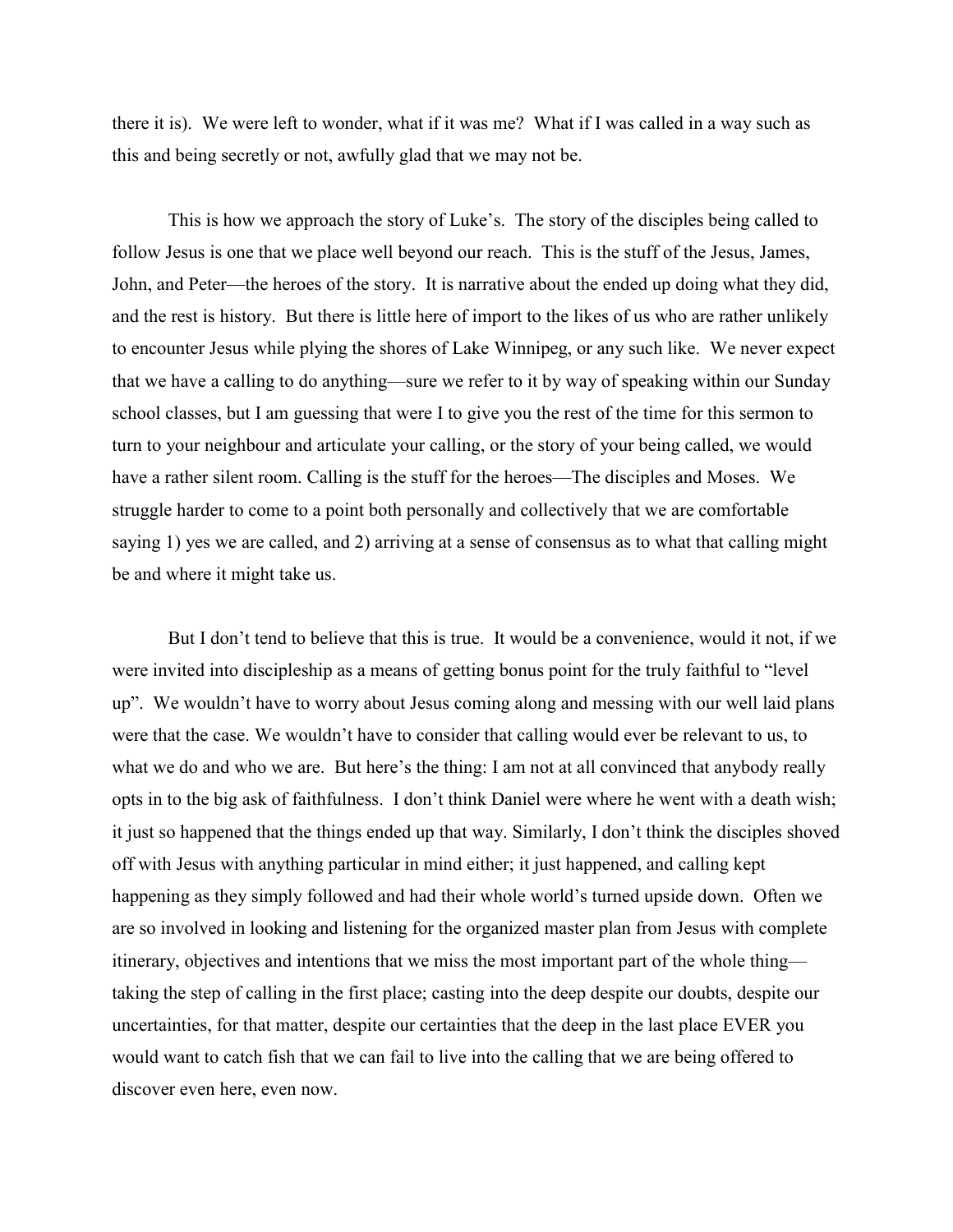There is something uncontrollable about deep waters, where uncertainty, darkness and danger reside. When we go into deep water we are out of our element, subjecting ourselves to forces well outside our control. There are reasons why the deep end is where the old maps marked with "there be dragons here." Yet it is exactly into this zone of universal discomfort that Jesus is calling the would-be disciples on their post-fishing expedition. They go as much to amuse the peculiar preacher than out of any conviction of about the nature or importance of the action. They were not looking to become fishers of people, nor to add saint to their first name; they just went for the simple reason that they were invited to go and be part of what Jesus was up to, and that made all the difference.

Friends, we are called to come and follow Jesus. We are so called individually and together to be about what Jesus is doing in the world. I wonder what the small risk we are being invited to take in this time might be: to reach beyond ourselves, to hope in the future, even when it can seem less that clear, to open ourselves to the possibility that perhaps what God is doing in our midst here and now is simply inviting us to divert from the usualness of our lives, and to go where we may well suspect that we ought not to be, and to cast our nets and see what comes up. Jesus comes to us and asks us only to trust and take the risk of following where he leads, with the possibility of amazing results.

That is not to say that every time we throw a net, we are guaranteed a catch, or that everything that comes on board will be welcome. That is the thing with net fishing; you pull up everything that is in the net; the good and the bad, the big and the small, the plentiful or the empty. Sometimes, it feels like all we pull up again and again as we cast about in life is the old tires and rubber boots that line the bottom. But all the same, the command remains to take the risk of facing our fears, and pushing out into deep waters. It is in the deep waters where great risk resides, risk that we may or may not be able to fully comprehend for ourselves. Our fears about what might happen and what could be there are real. But that cannot keep us from hearing Jesus coming to us again, asking us to take the risk of deep water, of facing the fears of what could happen, or what could fail in the process, and to take the risk to go beyond our normal waters, and to follow our call not in some grand design where every last detail is spelled out, but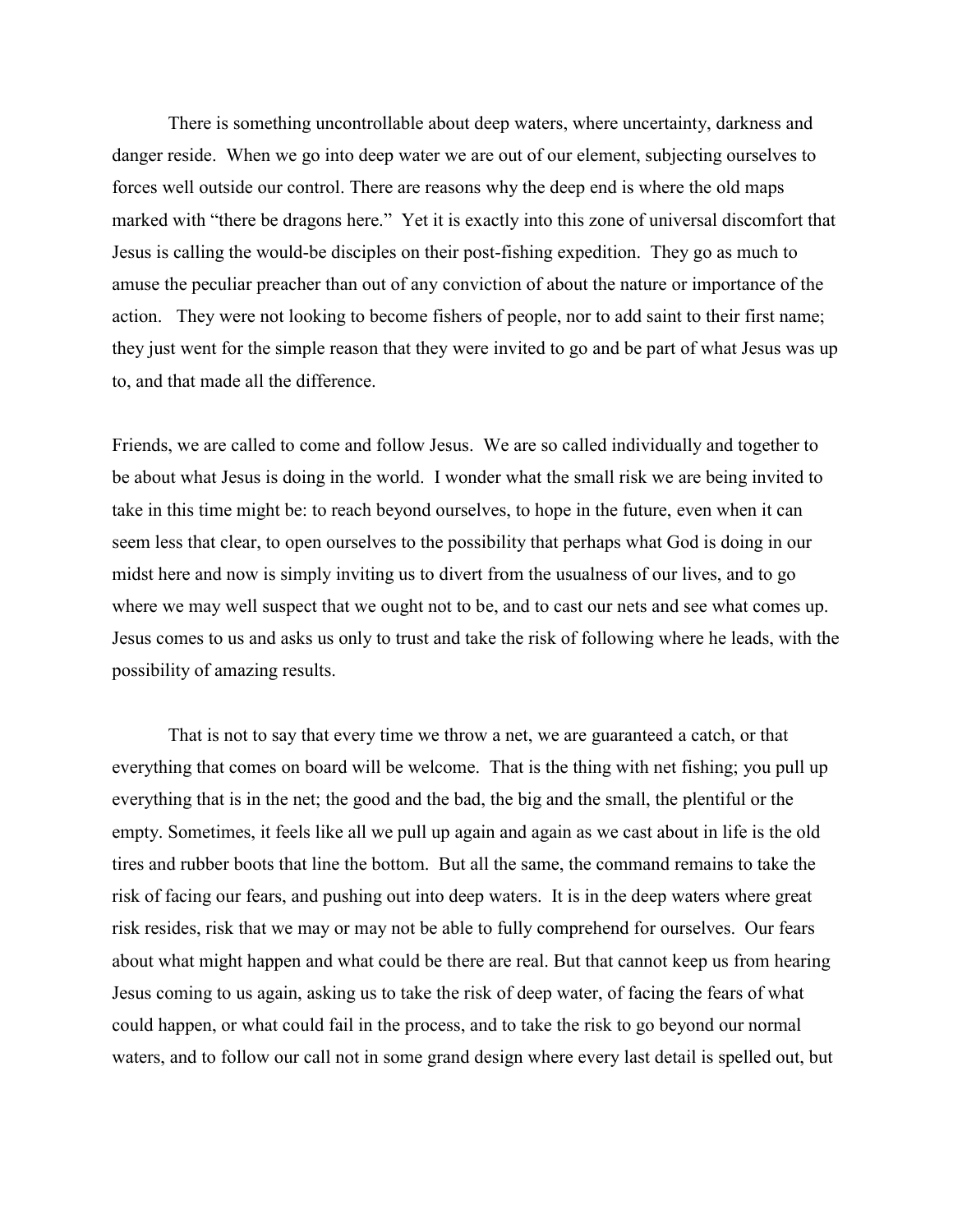rather in the day to day faithfulness that invites us to risk however much we can to be about the work the kingdom here and now.

A hero, we are told are the brave and the few. I tend to think that they are the ones who knew their fear well enough to see beyond it and to risk something for the greater good. Most of the time, they are just the people who keep doing what they do faithfully despite the odds and following where that doing leads them. As such, we can take our heroes off the shelves and pedestals we have placed them on to keep them well up and out the way for we don't trip on them, and know that what was true in their lives is true in ours: Jesus is at work in the world, a work that we are invited to be a part of.

We are invited to push off. We are welcomed to cast out where we might be surprised. We as such, we are called to have faith that Jesus calls us forward, meeting us in the ordinary and inviting us into the extraordinary things of his way and his will.

God, grant us the courage to know our calling well, and live into them, even when we find them incomplete.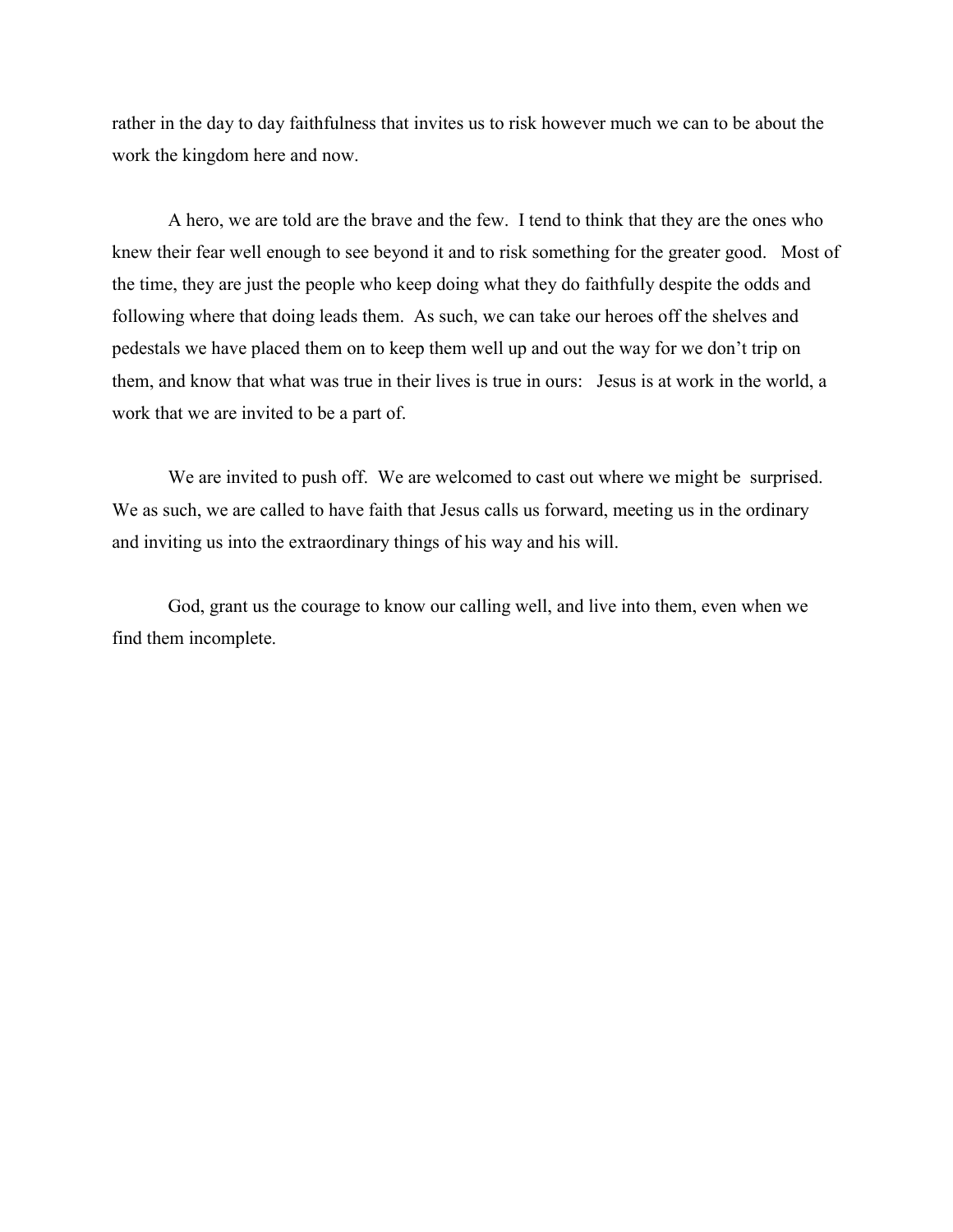## **Lent 4**

#### **Confession and reconciliation**

Leader: (*reading Psalm 32:10-11*)

"Many are the torments of the wicked, but steadfast love surrounds those who trust in the Lord. Be glad in the Lord and rejoice, O righteous, and shout for joy, all you upright in heart."

Who will trust the Lord today?

### **Confessional response:** (*one or more persons stand in the congregation and say*) **I (***or we***) will trust the Lord today.**

God you call us, each one, together To be part of what you are up to in this moment. We struggle to know our calling, to live it with the joy it was intended to be, Because we so often prefer the certainties of contained plans, Clear futures, And strategic visions as opposed to your calling. Come. Cast. Follow; And never be the same. Our desire for vision can be stronger than our ability to continue as your faithful servants. Yet Lord, you lead us; And we want to follow you. You invite us no necessarily to the heroics of the grand gesture Or the mortal crisis, But only in time and again inviting us to be part of your kingdom coming, That is already here. Call us again; Stir in our hearts, Help us to see the people you want us to be, The world that you are already building, Where non will be made afraid. Help us to trust the work is not ours, but yours, Be with us as we fear the deeps of our world, of our lives. Remind us that even there, you are Lord, then, ow and forever more; Amen.

| (The person or persons then come forward, place their bowls on the worship center table, and |                                                                                      |
|----------------------------------------------------------------------------------------------|--------------------------------------------------------------------------------------|
|                                                                                              | offer their confessional response in the form they have chosen.)                     |
| Leader:                                                                                      | We are all invited to trust the Lord today. Let us bring ourselves to God in prayer. |
|                                                                                              | ( <i>Worship leader leads in prayer.</i> )                                           |
| Can be self written as you see fit                                                           |                                                                                      |
| All:                                                                                         | God of steadfast love, we put our trust in your care for us.                         |
|                                                                                              | When we need to find our way home, we put our trust in you.                          |
| Leader:                                                                                      | When we need forgiveness ( <i>pause</i> ), we put our trust in you.                  |
|                                                                                              |                                                                                      |